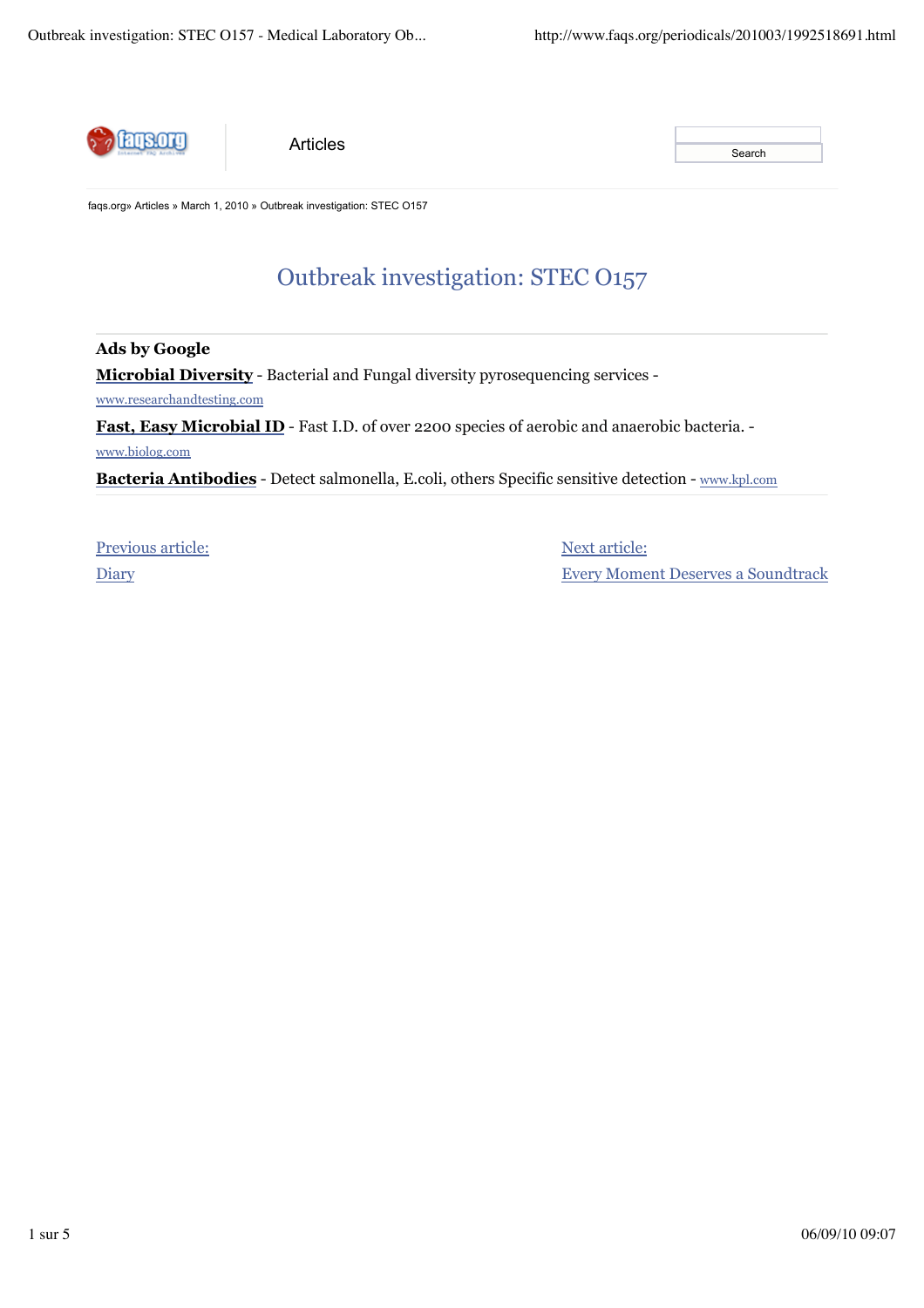## **Ads by Google TaKaRa Molecular Biology** Products for PCR, RT-PCR, Real-time

PCR, restriction enzymes, and more www.lonza.com

## **Ricin Detection**

DNA/RNA detection, DHS approved, portable, rugged and reliable. www.idahotech.com

### **Chemical Identification**

Safely identify unknown chemicals with DeltaNu's patented technology www.deltanu.com

### **Competent E. coli** Active Motif Cell & Molecular Biology Reagents www.activemotif.com

## **Rencontrez Joseph Daul** président du Groupe PPE - Le futur de l'Europe est entre vos mains! www.eppgroup.eu

## **Contain Infections**

New point of care tools to limit the spread of bacteria www.hygie.com

six hours.

## *Publication: Medical Laboratory Observer*

*Author: Durso, Lisa Date published: March 1, 2010*

Shiga-toxigenic Escherichia coli 0157:H7 (STEC 0157) is a zoonotic pathogen. Although it is most frequently thought of as a foodborne pathogen, it can also be transmitted via environmental reservoirs1 or animal contact, especially contact with cattle or goats.2,3 In recent years, a number of STEC 0157 outbreaks have been associated with petting zoos and state and county fairs.

Primary isolation of STEC 0 1 57 is an important part of any epidemiological investigation. Standard methods for the isolation of STEC 0157 from humans in clinical settings typically involve spreading fecal swabs on Sorbital MacConkey (SMAC) media.4 These methods, however, are frequently inadequate in outbreak investigations for isolation of STEC 0157 from environmental sources, such as dirt or animal feces.2,5 Sick humans commonly shed more than IfJ5 cfu/g.6 In contrast, STEC 0157 is not a pathogen for ruminants and, when present, is only a minority component of ruminant feces or of the soil microbio ta. So, methods that are sufficient for culture from clinically ill humans result in overgrowth of the competing microflora from animal feces or environmental samples.

## Selective enrichment and IMS

The use of a selective enrichment, combined with immunomagnetic separation and plating on CHROMagar with antibiotics works well to isolate STEC 0 157 from a variety of animal and environmental matrices.2'5 The first step in the procedure is the selective enrichment for STEC 0157. The goal is to enrich for the E coli, while inhibiting the growth of the background organisms that may also be present in the sample. One broth that works well is  $1.5X$  (60 g/L) Brilliant Green Bile Broth (BGB). For each gram (g) of sample, 9 milliliters (mL) of 1.5X BGB is added, up to a maximum of 10 g of sample with 90 mL of 1 .5X BGB. After manual homogenization of the sample with the 1 .5X BGB, enrichments should be incubated at 37°C for

The second step is the use of immunomagnetic separation (IMS) using E coli 0 157 serotype-specific beads. This step concentrates the small number of STEC 0 157 cells that are present in the enrichment broth. For each enrichment, 20 pL of Dynal anti-0157 paramagnetic beads should be combined with 1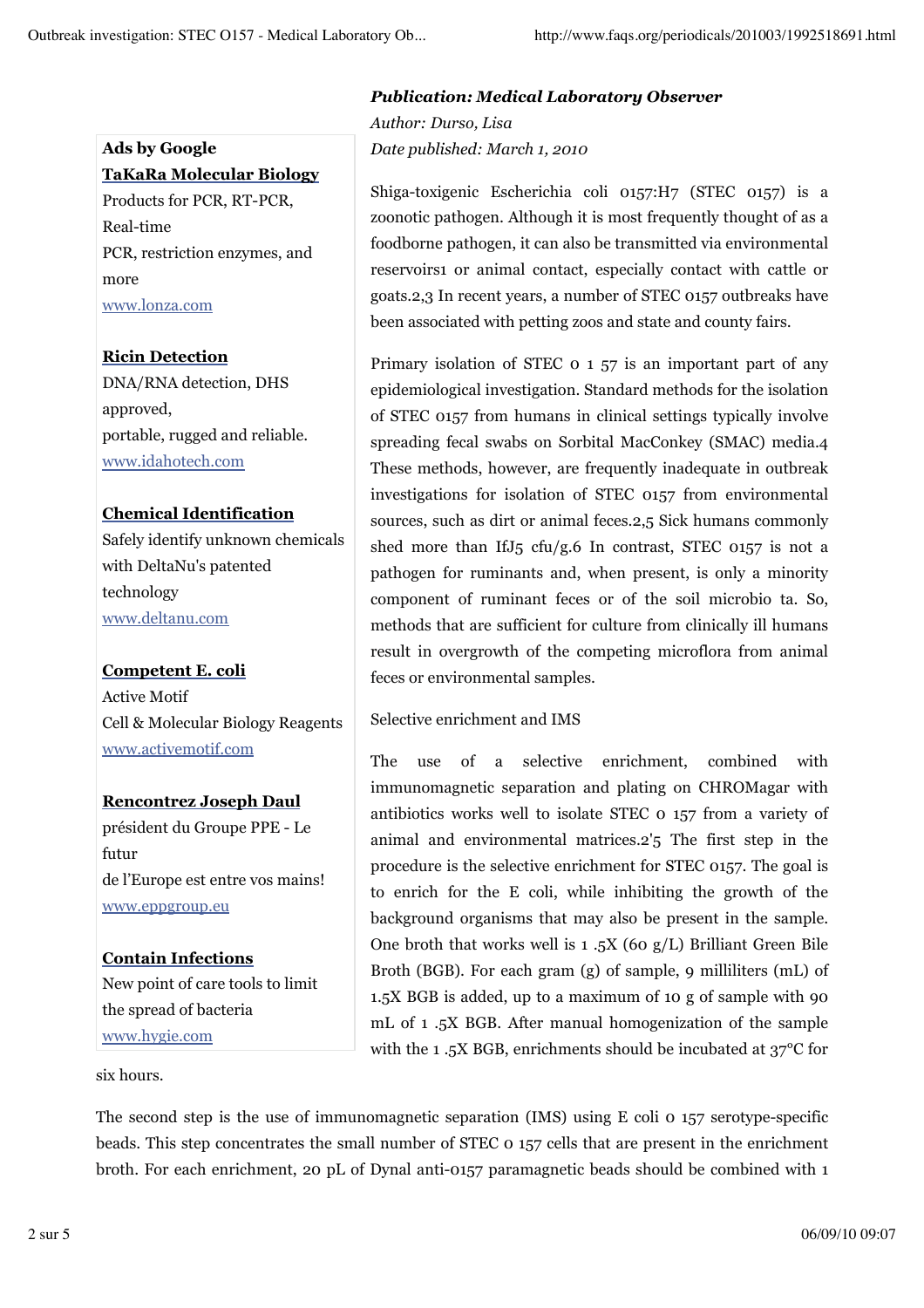mLof enrichment culture washed twice with PBS (pH 7.4) containing 0.05% Tween 20 detergent and re-suspended in a final volume of 50 µL of wash buffer.

The third step is plating on CHROMagar 0157 (CHROMagar, Paris, France) containing 18 microliter (pL) per liter of 3.5% potassium tellurite solution (TCA). After IMS, 60 µ?, of beads should be spread on TCA, and incubated at 37°C for 24 hours. Suspect STEC Ol 57 colonies appear mauve-pink on TCA, while most competing background flora have blue or white colonies. TCA is preferred over SMAC for this application because the clearly contrasting colony morphology of STEC 0 1 57 compared to the background flora on TCA allows for the quick identification of even single suspect colonies in a near-lawn of non-target colonies, and because the colony morphology remains stable over time (unlike SMAC, on which the STEC 0157 colony morphology may change over time). The tellurite concentration suggested here was specifically formulated and evaluated for maximum recovery of STEC 0 157 from animal feces and environmental samples, and differs from the standard concentrations recommended for use by the manufacturer.

#### Stock show outbreak

These techniques were used to isolate STEC 0157 from four samples collected as part of an outbreak investigation at a livestock show. Samples were collected into individual Whirl-Pak bags and shipped at room temperature overnight to the laboratory for culture. Samples were logged and weighed upon arrival, and were composed of dirt and manure weighing between 0.73 g and 10 g each.

Ten colonies were picked from each TCA plate, for a total of 40 suspect isolates. All suspects were serotyped for the 0157 and H7 antigens with an enzyme immunoassay using anti-E coli 0157 and anti- $\mathcal{L}$ " coli H7 monoclonal antibodies and characterized by PCR for Shiga-toxin and virulence genes.7 Representative isolates from each of the four samples were characterized by DNA fingerprinting, and all were exact matches to the DNA fingerprint patterns of the human cases.

Using these methods can isolate STEC 0 157 from all four environmental samples, including samples that weigh less than 1 g. These methods are robust and can be an effective addition to the STEC 0 157 culture techniques currently employed for epidemiological investigations.

#### References

1 . Bopp DJ, Sauders BD, Waring AL, Ackelsberg J, et al. Detection, isolation, and molecular subtyping of Escherichia co//D157:H7 and Campylobacter jejuni associated with a large waterborne outbreak. J Clin Microbiol. 2003;41:174-180.

2. Durso LM, Reynolds K, Bauer N Jr, Keen JE. Shiga-toxigenic Escherichia coli 0157:H7 infections among livestock exhibitors and visitors at a Texas county fair. Vector Borne Zoonotic Dis. 2005;5:193-201.

3. Keen JE, Wittum TE, Dunn JR, Bono JL, Durso LM. Shiga-toxigenic Escherichia coli 01 57 in agricultural fair livestock, United States. Emerg Infect Dis. 2006;1 2:780-786.

4. Slutsker L, Ries AA, Greene KD, Wells JG, et al. Escherichia coli 0157:H7 diarrhea in the United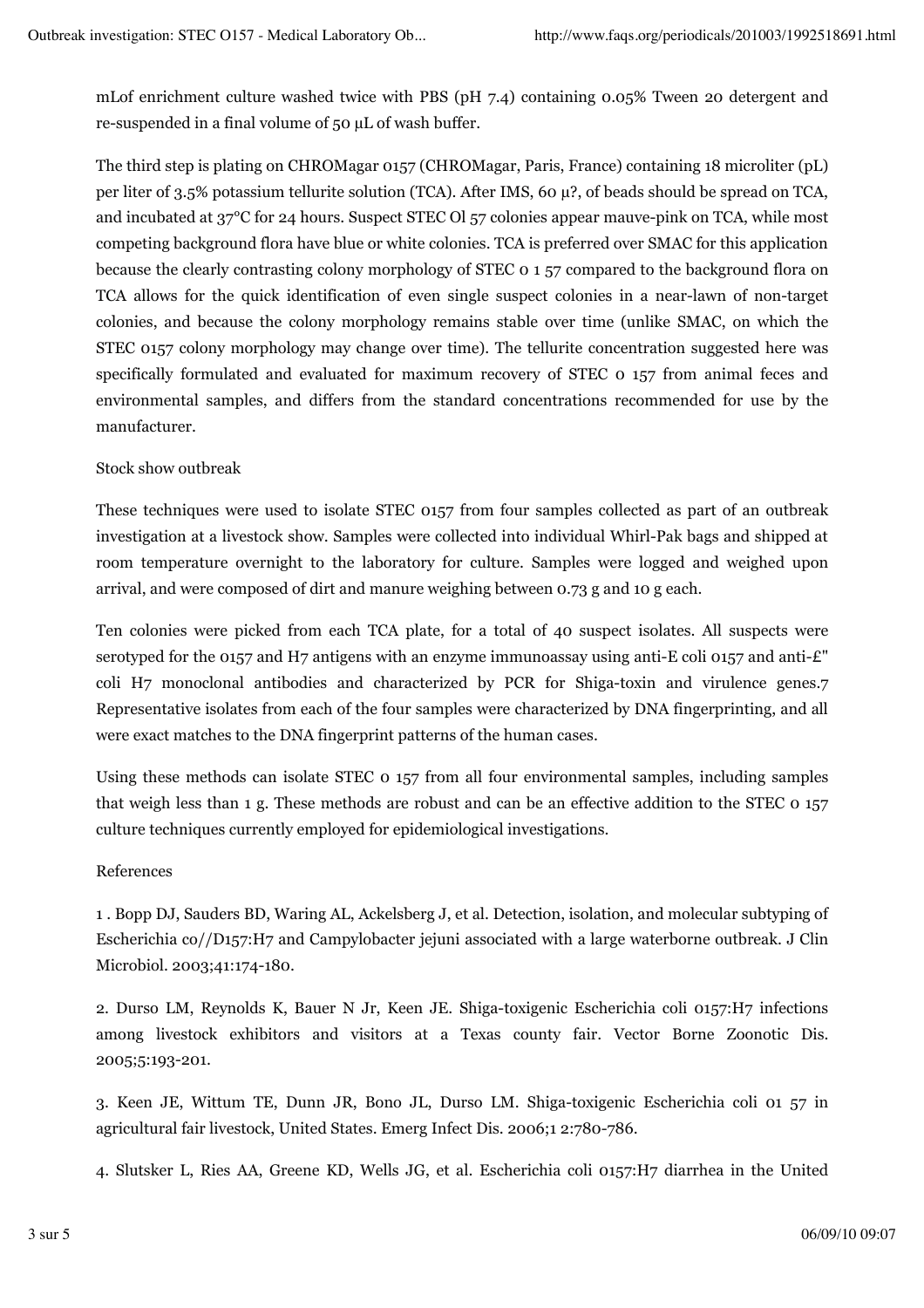States: Clinical and epidemiologic features. Ann intern Med. 1997;126:505-513.

5. Goods B, O'Reilly C, Dunn J, Fullerton K1 et al. Outbreak of Escherichia coliQ] 57:H7 infections after petting zoo visits. North Carolina State Fair, October-November 2004. Arch Pediatr Adolesc Med. 2009;163:42-48.

6. Holland JL, Louie L, Simor AE, Louie M. PCR detection of Escherichia coli 0157-.H7 directly from stools: Evaluation of commercial extraction methods forpurifytng fecal DNA. J Clin Microbiol. 2000;38:41 08-41 13.

7. PatonAW, Paton JC. Detection and characterization of shiga toxigenic Escherichia coli by using muyltiplex PCR assays for stri stx2, eaeA, enterohemorhaglc E coli WyA, rfb^sub 0111^ and rfb^sub 0l57^. J Clin Microbiol . 1998;36:598-602.

Author affiliation:

By Lisa Durso, PhD; Hugh Maguire, PhD; Alicia Cronquist, RN, MPH; and James L. Bono, PhD

Author affiliation:

Lisa Durso, PhD, is a research microbiologist working for the U.S. Department of Agriculture's Agricultural Research Service in Lincoln, NE. Hugh F. Maguire, PhD, is the Microbiology and Molecular Science program manager for the Colorado Department of Public and Environment, Laboratory Services Division. Alicia Cronquist, RN, MPH, is the Foodborne and Enteric Disease coordinator for the Disease Control and Environmental Epidemiology Division, Colorado Department of Public Health and Environment James L Bono, PhD, is a research microbiologist working fortheUSDA's Agricultural Research Service in Clay Center, NE.

**Ads by Google**

**Fast Metals Testing** - Metals Technology Metallurgical Services - www.metalstechnology.co.uk

**DNA Collection Kit** - DNA from saliva. Easiest way to collect large amounts of DNA. -

www.dnagenotek.com

**gram positive bacteria** - Remove gram positive bacteria w/New Cleaning SOP.Order Free Samples www.Foamtecintlwcc.com

08/16/2010 08/13/2010 08/09/2010 08/05/2010 08/02/2010

August 2010 July 2010 June 2010 May 2010 April 2010 March 2010 February 2010 January 2010

The use of this website is subject to the following Terms of Use